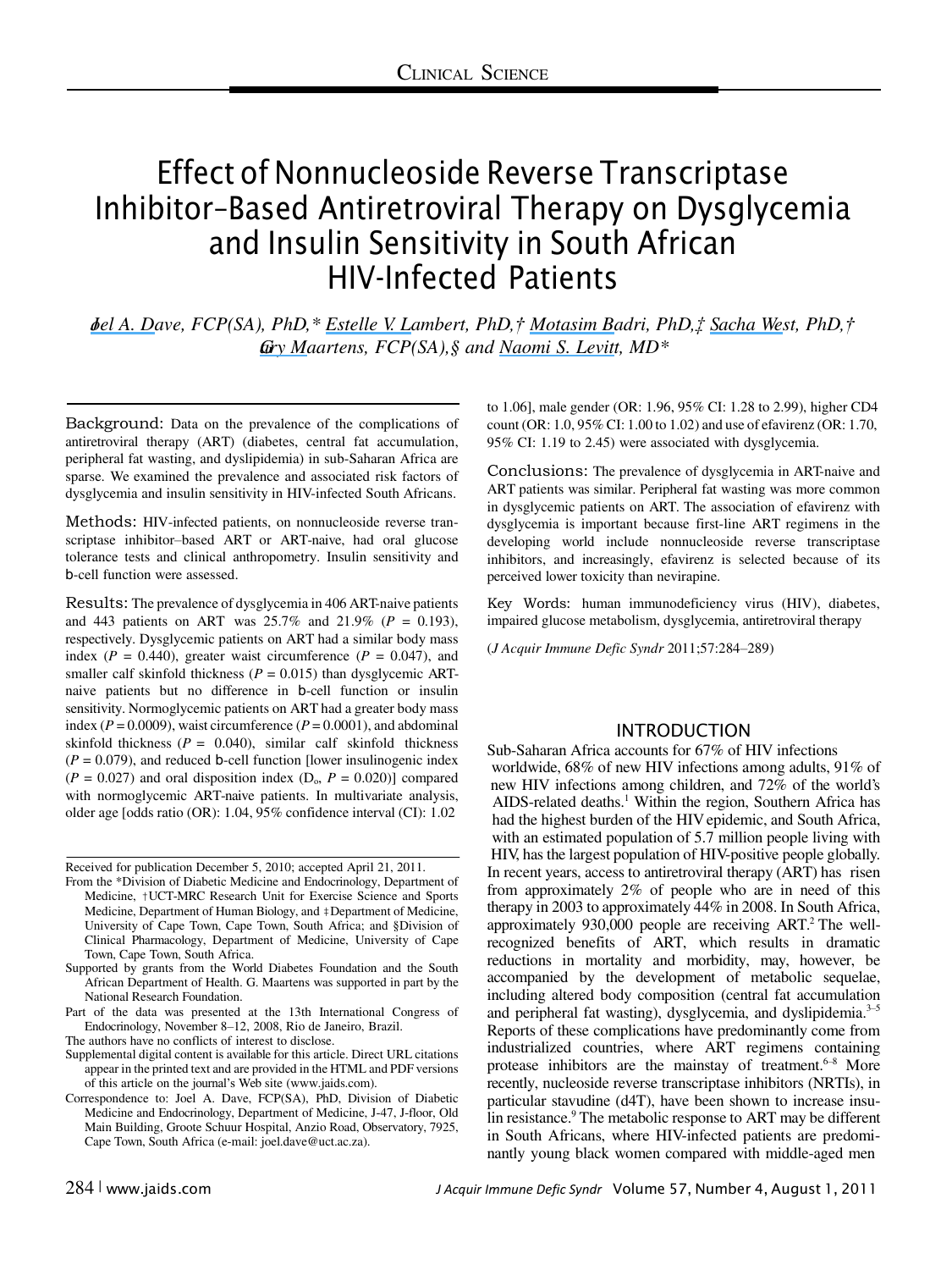from industrialized countries.<sup>1</sup> Black South African women, both lean and obese, are more insulin resistant than their white counterparts, despite having less visceral adiposity, suggesting different pathophysiologic processes.<sup>10</sup> Furthermore, environmental and socioeconomic factors, such as malnutrition, poverty, and chronic infections, as well as the initiation of ART at an advanced stage of the disease (CD4 lymphocyte count ,200 cells/mm<sup>3</sup>), may influence the metabolic response to HIV and ART.

Therefore, the aims of the present study were to document the prevalence of dysglycemia in HIV-infected South African patients and to determine the impact of first-line ART [in South Africa, similar to most low- and middle-income countries, this consists of d4T or zidovudine (AZT), lamivudine (3TC), and efavirenz or nevirapine] on dysglycemia.

#### METHODS

## Participants

 HIV-infected patients on the South African National Department of Health first-line ART regimen (d4T, 3TC, and efavirenz or nevirapine) and those not yet on ART (ART-naive) were conveniently sampled consecutively from a list at a community health care center in Cape Town. Patients were excluded if they had a history of diabetes mellitus or impaired glucose tolerance (IGT), had been on ART for less than 6 months, had an active acute opportunistic infection, had severe diarrhea (.6 stools/d), had tuberculosis within 1 month of commencing treatment, had received glucocorticoid therapy within the past 6 months, or were pregnant or known to have renal failure. The study was approved by the Research Ethics Committee of the Faculty of Health Sciences of the University of Cape Town. Before participating in the study, procedures and risks were explained to the subjects, who gave written informed consent to participate in the study.

# Testing Procedures

## Collection of Sociodemographic and Medical Details

Trained field workers administered a questionnaire to the participants to obtain data on sociodemographic details, known diabetes risk factors, family history, medical history, smoking, alcohol, and current medication. Subjects' clinical records were reviewed, and information was extracted on prior weight, ART regimen, time on ART, CD4 count, viral load, and renal function.

#### Blood Sampling and Measurement of Glucose Tolerance, Insulin Sensitivity, and b-Cell Function

After an overnight fast, subjects underwent a 75-g oral glucose tolerance test (OGTT), with venous blood samples taken at 0, 30, and 120 minutes for the measurement of plasma glucose and serum insulin concentrations. The plasma was stored at 220 before analysis of glucose concentrations, and the serum was stored at 280 C for the subsequent analysis of insulin concentrations.

b-Cell function was estimated using the insulinogenic index [IGI, calculated as the ratio of the change in insulin to the change in glucose from 0 to 30 min (DInsulin<sub>0–30</sub>/

 $DGlucose_{0-30})$ ], homeostatic model assessment (HOMA-b, 20 3 fasting insulin/fasting glucose 2 3.5), and the oral disposition index ( $D_0$ , a DInsulin<sub>0–30</sub>/DGlucose<sub>0–30</sub> 3 1/fasting insulin).<sup>11,12</sup> Insulin resistance was estimated using the homeostatic model assessment (HOMA-IR, fasting glucose 3 fasting insulin/22.5).<sup>12</sup>

Seventy-seven subjects had a negative IGI ( $DI<sub>0-30</sub>/DG<sub>0-30</sub>$ ) and were excluded from analyses, including this parameter.

#### Body Composition Assessment

Weight, height, circumferences (waist, hip, mid–upper arm and midthigh), and skinfold thickness (at the biceps, triceps, subscapular region, abdomen, suprailiac region, thigh, and calf) were taken as previously described in duplicate by a single trained investigator.<sup>9</sup> Sagittal abdominal diameter was measured as the distance between the blades of a portable sliding-beam caliper at the level of iliac crest (L4–5) after a normal expiration with the subject lying in the supine position on a flat, standard, clinic examining bed.

#### Biochemical Analyses

Plasma glucose concentrations were determined using the glucose oxidase method (ACE Alera Clinical Chemistry System, Alfa Wassermann Diagnostic Technologies, Woerden, Netherlands). Serum insulin concentrations were determined by immunochemiluminometric assays using the ADVIA Centaur (Bayer Diagnostics, Tarrytown, New York). The intraassay and interassay coefficients of variation for plasma glucose and serum insulin concentrations were 2.5% and 3.7%, and 4.5% and 12.2%, respectively.

## Definitions

- 1. Diabetes: fasting plasma glucose (FPG) \$7 mmol/L or 2-hour plasma glucose during the OGTT \$11.1 mmol/L.
- 2. Prediabetes: 2-hour plasma glucose during the OGTT \$7.8 mmol/L but ,11.1 mmol/L (IGT) or FPG \$5.6 mmol/L but ,7.0 mmol/L [impaired fasting glucose (IFG)].
- 3. Dysglycemia: prediabetes or diabetes.
- 4. Normal glucose tolerance: FPG ,5.6 mmol/L or a 2-hour plasma glucose during the OGTT, 7.8 mmol/L.<sup>13</sup>

## Statistical Analyses

All data were presented as medians and interquartile range. The prevalence of dysglycemia between treatment groups was compared using a  $x^2$  analysis. Missing data were imputed. For the analysis of the third drug (efavirenz or nevirapine), patients were excluded if they had changed their third drug during the course of their treatment. Logistic regression models were fitted to determine factors associated with dysglycemia. Variables found significant (*P*, 0.05) in univariate analysis were included in the final multivariate model. All tests were 2 sided. SPSS Version 18 and Statistica Version 10 were used to perform the analyses.

## RESULTS

#### Subject Characteristics

Of the 1232 patients recruited, 383 were excluded [307 consented but did not attend for testing, 51 had missing data,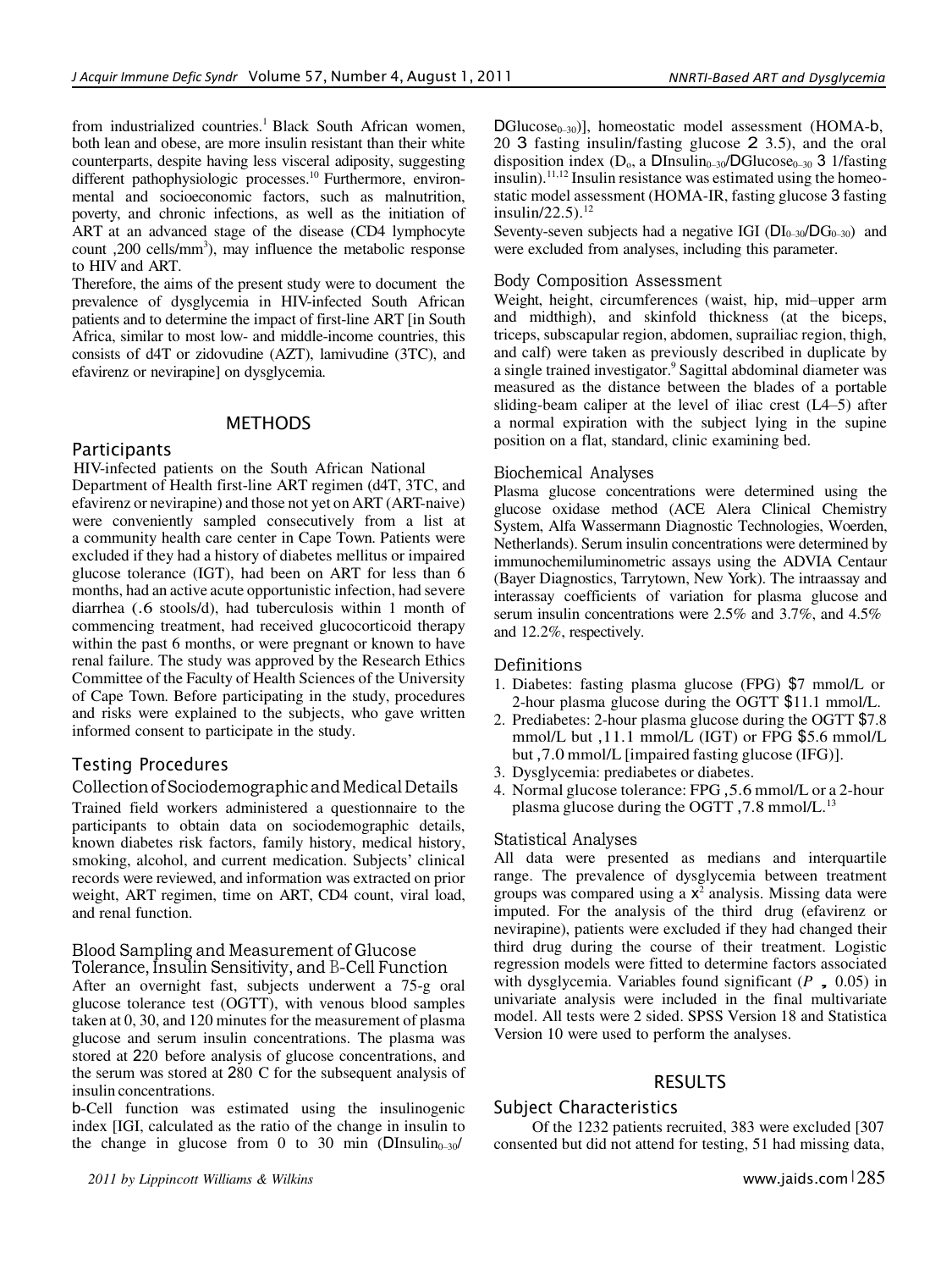25 had technical difficulties (laboratory or venesection)], leaving 849 patients for analysis (443 on ART and 406 on ART-naive). Patients with dysglycemia were older (*P* = duration on ART (Table 1). 0.0001), more likely to be male ( $\dot{P} = 0.0001$ ), have higher CD4 counts ( $P = 0.0002$ ), have a lower housing density ( $P = 0.033$ ), and, in those on ART, were more likely to be taking efavirenz as the third drug ( $P = 0.0001$ ). The normoglycemic and dysglycemic groups were otherwise similar for level of education, previous/current tuberculosis, taking ART, and

Of the patients on ART ( $n = 443$ ), 66.8% were currently taking d4T, 33.2% were on AZT, 100% were on 3TC, 46.3% were on nevirapine, and 53.7% were on efavirenz. Those on ART had been on treatment for a median of 16 months. Patients were only included if they had been on ART for \$6 months. The most frequent change was the substitution of d4T with AZT, hence not all patients on AZT had been on the drug for \$6 months.

# Prevalence of Dysglycemia

The combined prevalence of dysglycemia did not differ between the ART-naive and ART groups (Table 2,  $P = 0.193$ ). Patients who had only ever received efavirenz as the third drug

TABLE 1. Characteristics of Those Patients Who Were Normoglycemic (NGT) and Those Who Were Dysglycemic (Dys)

|                                                                        | <b>NGT</b>     | Dys            | $\boldsymbol{P}$ |
|------------------------------------------------------------------------|----------------|----------------|------------------|
| Number (n)                                                             | 646            | 203            |                  |
| Age, yr                                                                | $32(28-38)$    | $37(32 - 44)$  | 0.0001           |
| Gender                                                                 |                |                | 0.0001           |
| Male                                                                   | 130 (20)       | 66 (33)        |                  |
| Female                                                                 | 516 (80)       | 137 (67)       |                  |
| Education                                                              |                |                | 0.102            |
| Primary                                                                | 147 (22.8)     | 60(29.6)       |                  |
| Secondary                                                              | 245 (37.9)     | 76 (37.4)      |                  |
| Tertiary                                                               | 254 (39.3)     | 67(33.0)       |                  |
| Housing density (persons/room)                                         | $2.0(1.0-3.0)$ | $1.5(1.0-2.5)$ | 0.033            |
| Tuberculosis (previous/current)                                        | 307(48.6)      | 113 (56.5)     | 0.051            |
| CD4 count (cells/mL)                                                   | 279 (174-435)  | 345 (220-514)  | 0.0002           |
| <b>ART</b>                                                             |                |                | 0.193            |
| N <sub>0</sub>                                                         | 317 (49)       | 89 (44)        |                  |
| Yes                                                                    | 329 (51)       | 114 (56)       |                  |
| Treatment regimen                                                      |                |                |                  |
| Drug 1                                                                 |                |                | 0.233            |
| d4T                                                                    | 225 (68)       | 71 (62)        |                  |
| <b>AZT</b>                                                             | 104 (32)       | 43 (38)        |                  |
| Drug 2                                                                 |                |                |                  |
| 3TC                                                                    | 329 (100)      | 114 (100)      |                  |
| Drug 3                                                                 |                |                | 0.0001           |
| Efavirenz                                                              | 155 (47)       | 83 (73)        |                  |
| Nevirapine                                                             | 174 (53)       | 31(27)         |                  |
| Duration on treatment (mo)                                             |                |                |                  |
| d4T                                                                    | $12.0(8-19)$   | $14(9-22)$     | 0.084            |
| <b>AZT</b>                                                             | $11.5(6-20)$   | $14(8-17)$     | 0.418            |
| Data presented as median (interquartile range) or number (percentage). |                |                |                  |

|                   | n   | NGT        | Pre-DM    | DМ      |
|-------------------|-----|------------|-----------|---------|
| Naive, $n$ $(\%)$ | 406 | 317(78.1)  | 75 (18.5) | 14(3.4) |
| ART, $n$ $(\%)$   | 443 | 329 (74.3) | 104(23.5) | 10(2.2) |
|                   |     | 0.173      | 0.074     | 0.292   |

had a higher prevalence of dysglycemia compared with those who had only ever received nevirapine (73% vs 27%,  $P = 0.0001$ , Table 1).

# Body Composition

Dysglycemic patients on ART had a greater centraliza-

tion of fat [greater waist circumference  $(P = 0.047)$  and waist:hip ratio  $(P = 0.009)$ ] but more peripheral wasting in the lower limbs [smaller calf skinfold thickness (*P* = 0.015)] than ART-naive dysglycemic patients (Table 3). Normoglycemic patients on ART also had a greater centralization of fat [waist circumference  $(P = 0.0001)$ , waist:hip ratio  $(P = 0.0001)$ , and abdominal skinfold thickness  $(P = 0.040)$ ], but this was accompanied by a higher body mass index (BMI) (*P* = 0.0009) and no significant peripheral wasting [smaller calf skinfold thickness  $(P = 0.079)$ ] (Table 3) than normoglycemic ARTnaive patients.

When comparing dysglycemic with normoglycemic patients on ART, the dysglycemic patients had a greater centralization of fat [waist circumference  $(P = 0.002)$  and waist:hip ratio  $(P = 0.0001)$ ] and more peripheral wasting [smaller skinfold thickness at the triceps  $(P = 0.031)$ , thigh  $(P=0.047)$ , and calf  $(P=0.003)$  (see Table, Supplemental Digital Content 1, [http://links.lww.com/QAI/A174\).](http://links.lww.com/QAI/A174)) In contrast, when comparing the dysglycemic and normoglycemic ART-naive patients, the dysglycemic patients had a greater centralization of fat [greater waist circumference  $(P = 0.002)$ , waist:hip ratio  $(P = 0.0001)$ , and abdominal skinfold thickness  $(P = 0.005)$ ] but no peripheral wasting (see Table, Supplemental Digital Content 1, [http://links.lww.com/QAI/A174\).](http://links.lww.com/QAI/A174)) 

## Glucose and Insulin Dynamics

Dysglycemic patients on ART had a lower 2-hour plasma glucose ( $P = 0.018$ ) than dysglycemic naive patients (Table 4), but there were no differences in HOMA-IR, HOMA-b, IGI, or  $D_0$  in these patients. In contrast, normoglycemic patients on ART had a higher FPG  $(P = 0.0004)$ , IGI  $(P = 0.027)$ , and D<sub>o</sub>  $(P = 0.020)$  than normoglycemic ARTnaive patients.

When comparing dysglycemic with normoglycemic patients on ART, the dysglycemic patients were more insulin resistant [greater HOMA-IR (*P* = 0.0001)], had reduced b-cell function [lower HOMA-b ( $P = 0.036$ ) and IGI ( $P = 0.001$ )], and had a lower  $D_0$  ( $P = 0.0001$ ) (see Table, Supplemental Digital Content 2, [http://links.lww.com/QAI/A175\).](http://links.lww.com/QAI/A175)) Results were similar when comparing dysglycemic with normoglycemic ART-naive patients (see Table, Supplemental Digital Content 2, [http://links.lww.com/QAI/A175\).](http://links.lww.com/QAI/A175))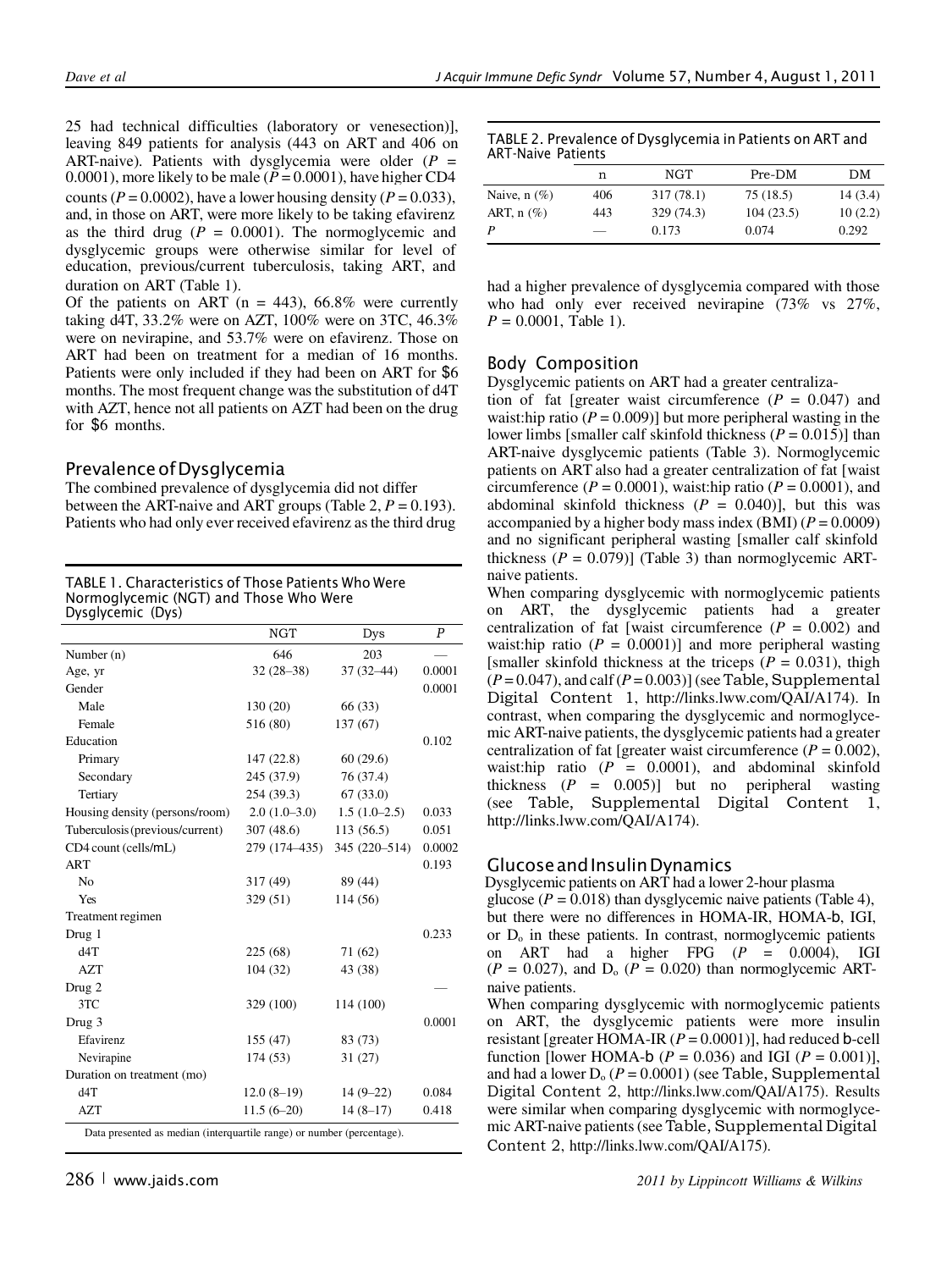|                     |                     | <b>NGT</b>          |        | Dys                  |                     |       |  |
|---------------------|---------------------|---------------------|--------|----------------------|---------------------|-------|--|
|                     | Naive               | ART                 | Ρ      | Naive                | ART                 | P     |  |
| Number $(n)$        | 317                 | 329                 |        | 89                   | 114                 |       |  |
| BMI $(kg/m^2)$      | $23.9(21.3 - 28.2)$ | $25.4(22.8-29.4)$   | 0.0009 | $25.6(22.7-30.8)$    | $26.4(23.1-30.8)$   | 0.440 |  |
| <b>Measurements</b> |                     |                     |        |                      |                     |       |  |
| Waist (cm)          | $80.0(73.5 - 87.5)$ | $83.8(77.0 - 93.3)$ | 0.0001 | $83.5(76.5 - 95.0)$  | $88.3(79.8-98.5)$   | 0.047 |  |
| Waist:hip           | $0.83(0.78 - 0.88)$ | $0.86(0.80 - 0.91)$ | 0.0001 | $0.87(0.82 - 0.92)$  | $0.90(0.85 - 0.94)$ | 0.009 |  |
| <b>Skinfolds</b>    |                     |                     |        |                      |                     |       |  |
| Abdomen (mm)        | $16.6(10.8-28.0)$   | $19.8(12.3-29.5)$   | 0.040  | $23.5(12.6 - 35.3)$  | $23.6(11.3-31.0)$   | 0.440 |  |
| Triceps (mm)        | $14.8(9.4-22.1)$    | $15.30(9.6-22.6)$   | 0.584  | $15.7(8.7-23.7)$     | $13.6(7.0-19.3)$    | 0.056 |  |
| Thigh (mm)          | $27.1(14.1 - 41.5)$ | $25.5(15.9-38.5)$   | 0.683  | $28.0(14.0 - 41.90)$ | $20.7(11.2-35.5)$   | 0.144 |  |
| Calf(mm)            | $15.5(9.7-22.8)$    | $14.5(8.4-21.1)$    | 0.079  | $15.9(7.9-21.5)$     | 10.6(6.2–17.9)      | 0.015 |  |

TABLE 3. Body Composition and Regional Fat Distribution Between Normoglycemic (NGT) and Dysglycemic (Dys) Patients

In a univariate analysis, older age  $(P = 0.0001)$ , male gender (*P* = 0.0001), higher CD4 count (*P* = 0.0001), greater BMI (0.005), greater waist circumference  $(P = 0.0001)$ , and use of efavirenz  $(P = 0.0001)$  were significantly associated with dysglycemia (Table 5). However, in a multivariate model, only older age  $(P = 0.0001)$ , male gender  $(P = 0.002)$ , higher CD4 count ( $P = 0.003$ ), and use of efavirenz ( $P = 0.004$ ) remained significant (Table 5).

#### **DISCUSSION**

 This is the largest study from a developing country to use insulin and glucose levels derived from an OGTT to examine the prevalence of dysglycemia and its predictors and measures of insulin sensitivity and b-cell function in HIVinfected patients. We describe for the first time a significant association between the use of efavirenz and dysglycemia. We also report a similar prevalence of dysglycemia in ART-naive patients and those on a nonnucleoside reverse transcriptase inhibitor (NNRTI)–based ART regimen and central fat accumulation but more peripheral fat wasting in dysglycemic patients on ART.

There is a paucity of data on the prevalence of impaired glucose metabolism in HIV-positive patients in Africa and most studies have used fasting glucose as the sole measure to define dysglycemia. Consequently, they are likely to have underestimated the prevalence. Despite this limitation, a crosssectional study from Rwanda  $(n = 150)$  and a longitudinal study from Benin ( $n = 79$ ) demonstrated a high prevalence

(34–37%) of IFG (defined as a FPG .5.6 mmol/L) in HIVpositive patients on ART.<sup>14,15</sup> In contrast, a larger study from Kenya, using an OGTT to define dysglycemia, reported a low prevalence of IFG (ART, 2.2%; ART-naive, 0.6%) and diabetes (ART, 1.5%; ART-naive, 1.2%) but a high prevalence of IGT (ART, 16.4%; ART-naive,  $21.1\%$ ).<sup>16</sup> Our prevalence of dysglycemia is thus similar to that shown in the Kenyan study, and, interestingly, both studies show that ART-naive patients have a similar prevalence of dysglycemia compared with those on ART.

In our study, although the BMI was similar in ART patients with dysglycemia and those with normal glucose tolerance, the fat distribution was different in that the dysglycemic patients had significantly more visceral adiposity (higher waist circumference but similar abdominal skinfold thickness) and peripheral wasting. These data suggest that increased visceral adiposity and peripheral fat wasting (mixedtype lipodystrophy) are associated with dysglycemia. Time on ART was not significantly different between the 2 groups, suggesting that there are probably factors other than duration on ART that increase the susceptibility of patients to central fat accumulation and peripheral fat wasting. In contrast, in the ART-naive patients, those with dysglycemia were overweight (higher BMI), with more visceral and superficial abdominal adiposity (greater waist circumference and abdominal skinfold thickness) but no peripheral wasting.

In a univariate model, older age, male gender, higher CD4 count, higher BMI, greater waist circumference, and use

| TABLE 4. Glycemic Parameters Between Normoglycemic (NGT) and dysglycemic (Dys) patients |                      |                    |        |                     |                   |       |
|-----------------------------------------------------------------------------------------|----------------------|--------------------|--------|---------------------|-------------------|-------|
|                                                                                         | <b>NGT</b>           |                    |        | Dys                 |                   |       |
|                                                                                         | Naive                | <b>ART</b>         | P      | Naive               | <b>ART</b>        | P     |
| Number $(n)$                                                                            | 317                  | 329                |        | 89                  | 114               |       |
| Fasting glucose (mmol/L)                                                                | $4.8(4.5-5.1)$       | $4.9(4.7-5.2)$     | 0.0004 | $5.9(5.6-6.3)$      | $5.9(5.7-6.3)$    | 0.565 |
| 2hr glucose (mmol/L)                                                                    | $5.3(4.7-6.1)$       | $5.2(4.7-5.9)$     | 0.293  | $7.8(6.4 - 8.7)$    | $6.6(5.8-8.1)$    | 0.018 |
| Fasting insulin (mIU/L)                                                                 | $4.5(3.0-6.9)$       | $4.5(2.6-7.3)$     | 0.495  | $5.5(3.2 - 9.6)$    | $6.1(3.1-12.8)$   | 0.467 |
| <b>HOMA-IR</b>                                                                          | $0.95(0.6-1.5)$      | $1.0(0.6-1.6)$     | 0.741  | $1.35(0.8-2.6)$     | $1.7(0.8-3.3)$    | 0.367 |
| HOMA-beta                                                                               | $73.7(46.6 - 111.5)$ | $64.8(36.9-104.6)$ | 0.051  | $47.7(28.0 - 84.0)$ | $50.1(27.7-98.6)$ | 0.636 |
| IGI                                                                                     | $19.1(10.1-32.6)$    | $23.8(10.6-44.9)$  | 0.027  | $13.0(6.7-22.5)$    | $14.3(6.0-26.7)$  | 0.257 |
| $D_{0}$                                                                                 | $4.2(2.6-7.4)$       | $4.9(2.6 - 10.6)$  | 0.020  | $2.3(1.2-3.5)$      | $2.4(1.1-5.2)$    | 0.346 |

*2011 by Lippincott Williams & Wilkins* [www.jaids.com](http://www.jaids.com/) <sup>|</sup>287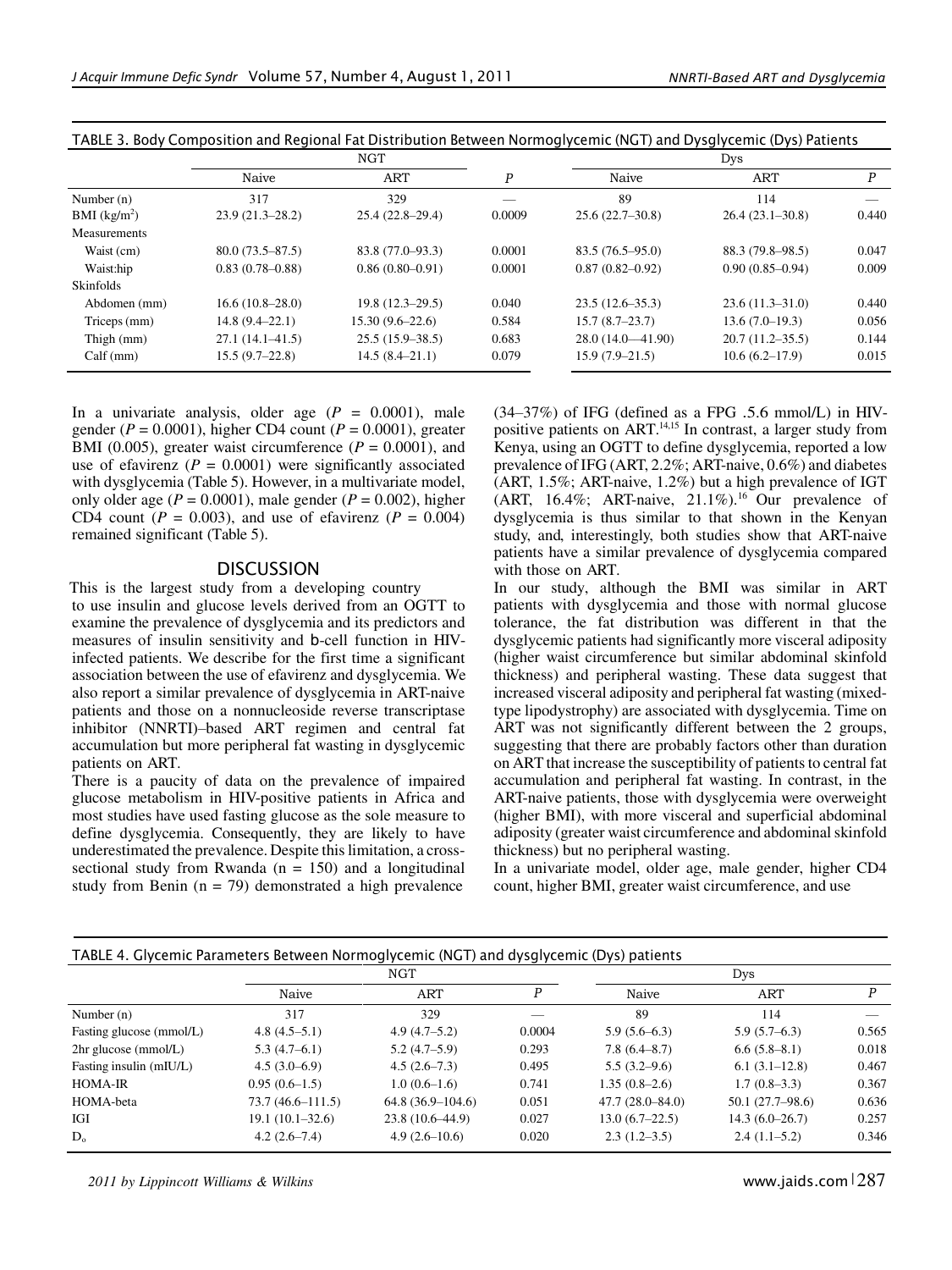|                                          | Univariate |                         |        | Multivariate |                  |        |
|------------------------------------------|------------|-------------------------|--------|--------------|------------------|--------|
|                                          | <b>OR</b>  | 95% CI                  | р      | OR           | 95% CI           | D      |
| Age $(yr)$                               | 1.060      | $1.04 \text{ to } 1.08$ | 0.0001 | 1.044        | 1.02 to 1.06     | 0.0001 |
| Male                                     | 1.912      | 1.34 to 2.71            | 0.0001 | 1.956        | 1.28 to 2.99     | 0.002  |
| CD4 count (cells/mL)                     | 1.001      | 1.001 to 1.002          | 0.0001 | 1.001        | 1.00 to 1.02     | 0.003  |
| BMI (kg/m <sup>2</sup> )                 | 1.037      | 1.01 to $1.06$          | 0.005  | 1.002        | $0.94$ to $1.07$ | 0.944  |
| Waist (cm)                               | 1.031      | 1.02 to 1.04            | 0.0001 | 1.025        | $0.99$ to $1.06$ | 0.138  |
| Efavirenz                                | 2.321      | 1.66 to 3.25            | 0.0001 | 1.704        | 1.19 to 2.45     | 0.004  |
| CI, confidence interval: OR, odds ratio. |            |                         |        |              |                  |        |

| TABLE 5. Univariate and Multivariate Analyses of Factors Determining Dysglycemia |  |
|----------------------------------------------------------------------------------|--|

of efavirenz were significantly associated with dysglycemia. However, after multivariate analysis, only older age, male gender, higher CD4 count, and use of efavirenz remained significant. The higher BMI and greater waist circumference were most likely accounted for by the subjects with higher CD4 counts, possibly indicating patients with less immunosuppression and better health, as patients with lower CD4 counts often have more advanced HIV infection. Efavirenz contributing to the higher BMI and greater waist circumference cannot be excluded.<sup>17</sup>

Our finding that efavirenz, as part of the first-line therapy, was independently associated with dysglycemia has not previously been reported and is important as first-line ART regimens in the developing world are based on NNRTIs, and, increasingly, efavirenz is selected because of its perceived lower toxicity than nevirapine. Martinez et  $al<sup>18</sup>$  showed that, in patients on a dual-NRTI–based regimen and a protease inhibitor, if the protease inhibitor is replaced with nevirapine, efavirenz or abacavir, there is a significantly higher FPG in those patients taking efavirenz.<sup>18</sup> Although their findings are supportive of ours, efavirenz was not used as a first-line therapy in their study, and the contribution of previous exposure to a protease inhibitor (PI) to the development of a higher fasting glucose is unknown. In contrast, Dube et  $al<sup>19</sup>$  showed no significant change in glycemia and peripheral limb fat when efavirenz was added to an NRTI-based regimen, and Fisac et al<sup>20</sup> demonstrated that in HIV-infected patients in whom a protease inhibitor was substituted with efavirenz, despite there being a small but significant increase in FPG and a significant decrease in fasting serum insulin levels, there was an insignificant change in the degree of insulin resistance. In addition, in the Swiss HIV Cohort Study, Ledergerber et  $al<sup>21</sup>$  demonstrated that treatment with NRTIs plus NNRTIs was not associated with a significantly increased incidence of type 2 diabetes in HIV-infected individuals (Incidence rate ratio [IRR], 1.47; 95% confidence interval: 0.77 to 2.82). Efavirenz has been linked to the development of lipodystrophy, especially if used with thymidine analogs, such as d4T, which is thought to be due to the inhibition of lipogenesis or altered adipocyte differentiation.<sup>22</sup> Interestingly, Cameron et al<sup>23</sup> showed that an efavirenz-based regimen caused significantly more peripheral lipoatrophy than a lopinavir/ritonavir-based regimen, yet there were no changes in glucose tolerance in the 2 groups. This is different to our study, where we have shown that those with dysglycemia have more peripheral wasting. Whether the dysglycemia in patients taking

efavirenz in this study is part of the lipodystrophy syndrome or due to its combination with d4T remains to be elucidated. As few patients were not taking d4T or had previously not been exposed to d4T (of the 230 patients currently taking AZT, 222 had previously been on d4T) and 3TC, the independent effect of these drugs on dysglycemia could not be adequately assessed.

In this cross-sectional study, it is not possible to determine the mechanisms underlying the dysglycemia, although these are likely to be multifactorial. First, d4T has been implicated in dysglycemia by altering mitochondrial function and reducing insulin sensitivity.<sup>24</sup> Second, there is a greater centralization of fat and marked peripheral fat wasting in patients on ART, suggesting the presence of a mixed-type lipodystrophy. Peripheral fat wasting is well described in patients on d4T, whereas central fat accumulation is associated with the use of 3TC, efavirenz, and nevirapine.17,22,25 A different phenotype is seen in the dysglycemic ART-naive patients who are overall more overweight than the normoglycemic ART-naive patients, possibly suggesting a different mechanism for the dysglycemia in these 2 patient groups. Third, the older age may have contributed to the development of dysglycemia in those patients on ART. Finally, there may also be a direct viral effect in individuals already predisposed to dysglycemia.

Limitations of our study include the lack of an HIVnegative control group, the relatively short duration of exposure to ART, the relatively few number of males, which is largely representative of the greater prevalence of HIV infection in females in sub-Saharan Africa, and the cross-sectional design that limits the assessment of causation. In addition, because we excluded patients known to already have diabetes or prediabetes, we may have underestimated the prevalence of dysglycemia due to HIV infection or ART. However, despite these limitations, this study contributes a number of novel findings: (1) it has the largest sample of HIV-positive patients from sub-Saharan Africa with metabolic sequelae, (2) it highlights the possibility of a different mechanism for dysglycemia in patients taking ART compared with ART-naive patients, (3) it provides evidence for peripheral wasting with metabolic sequelae in those taking ART, and (4) it provides evidence for drug regimen–specific effects, with efavirenz, the main culprit, as the third of the 3-drug regimen.

In conclusion, we show that patients on ART have a greater centralization of fat and more peripheral wasting, without a higher prevalence of dysglycemia compared with